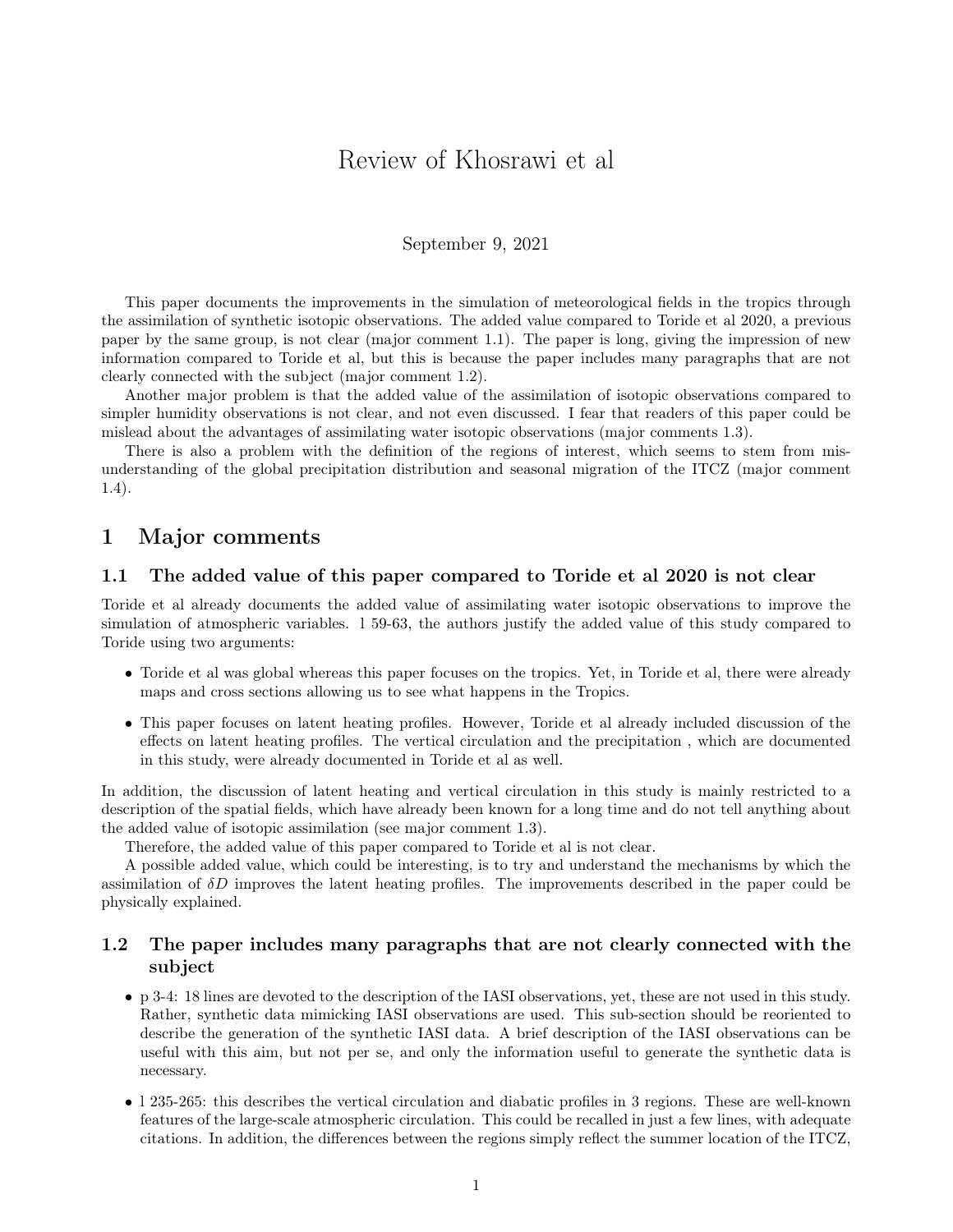not intrinsic properties of convection over different continents as suggested by the paper (see comment 1.4).

- l 357-366: the connection between this discussion and the effect of assimilation is not clear.
- Fig 15: this is very basic climatology and could go to SI. Again, this simply reflects the ITCZ location relative to the defined boxes (see comment 1.4).
- l 407-419: the connection with the subject of the paper is not clear.

The paper could be much shorter if it was more focused on its initial science question.

### 1.3 The added value of the assimilation of isotopic observations compared to simpler humidity observations is not clear

The water isotopic composition is often strongly correlated with the specific humidity in both observations and models, e.g. [Noone, 2012, Galewsky et al., 2016]. Measuring specific humidity is much easier, cheaper and widespread than measuring the isotopic composition. Therefore, the information gained from isotopic observations is always assessed relative to the information gained from specific humidity.

Here, the study quantified the improvement associated with the assimilation of isotopic observations, but what is the part of this improvement that we could already have just by assimilating humidity observations? Toride et al showed that actually, the improvement would be even better if assimilating humidity observations than if assimilating isotopic observations, and that the improvement is tiny if assimilating both  $\delta D$  and humidity compared to assimilating only humidity.

Therefore, I fear that readers of this paper could be mislead about the advantages of assimilating water isotopic observations. I think that the added value of assimilating isotopic observations should be quantified relative to assimilating both conventional variables and concomitant humidity observations, and not just relative to conventional measurements.

#### 1.4 Problem with the definition of regions of interest

Why selecting the 10S-10N region, for a month of August? It is well-known that the ITCZ during this month is located further North. Fig 5 illustrates that the defined regions are on the edge of the ITCZ. These boxes are thus heterogeneous, with one part in the ITCZ and one outside. The analysis would be more meaningful if the boxes represented more homogeneous meteorological conditions.

What is the rationale for choosing these regions? If the goal is to look at the ITCZ, then boxes further North should be chosen. If the goal is to look at the descending branches of the Hadley cell, then boxes should be chosen further South.

I suspect that the definition of the regions actually stems from mis-understanding of the global precipitation distribution and of the seasonal migration of the ITCZ. This is reflected by the wrong statement in l 400: "the monsoon over Africa is located at this time of the year directly over the equator". It has long been observed that the ITCZ over Africa in summer is located around 10N, as shown by your Fig 5 and documented by many previous studies, e.g. [Thorncroft et al., 2011]. The authors cite Geen et al 2020 for this statement, yet that also show seasonal monsoons in Africa with the ITCZ located around 10N in summer (see their fig 1).

If boxes were adequately chosen, the additional separation into upward and downward branches (l 376-394) would become useless, and this would additionally simplify the paper (see comment 1.2).

## 2 Minor comments

- 1 217: "the absence of convection ... leads to strong subsidence": or rather vis versa?
- l 325: "lacks the synoptic-scale temporal variations": these are not visible on Fig 9. Fig 9 should rather be plotted in absolute values, not differences. Otherwise, we cannot see what is the magnitude of the synoptic-scale temporal variations. l 305: "with respect to temporal variability of this parameter": this is an additional reason why Fig 9 should show the temporal variability, not just differences between simulations.
- l 349: "correct in isoGSM": correct to what observations? No observations are shown here.